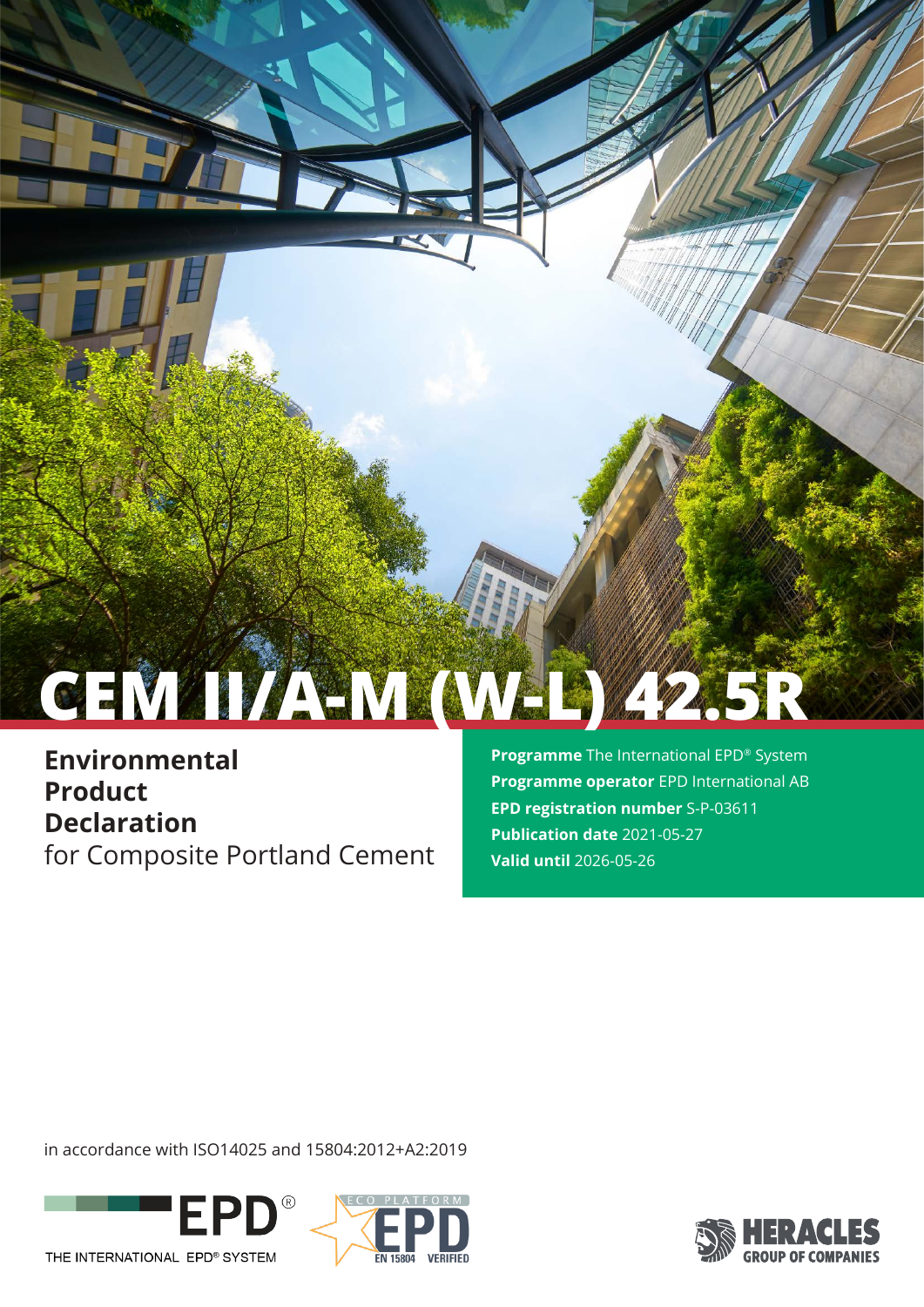## **COMPANY INFORMATION**

HERACLES Group of Companies, a member of LafargeHolcim, is the leader in cement sales in Greece, having 110 years of presence in the market. Having a network of 30 production and commercial facilities throughout Greece, the Company is active in the production and marketing of cement, aggregates, concrete and industrial minerals, offering products and solutions that meet the diversified needs of customers and the requirements of modern construction.

Main drivers for creating value are growth, the simplification of procedures and performance, financial strength and development of HERACLES Group people. Guided by sustainable development, the company implements effective resource management, which in combination with the organizational structure at all levels, enables to export cement, clinker, pumice, industrial materials and solid fuels, in more than 20 countries worldwide, contributing substantially to the national economy.

For HERACLES Group, Sustainable Development is a long-term commitment and non-negotiable priority that guides our daily business activity. We believe in building a greener and more sustainable world for people and the planet. A world that operates with respect for water and nature and upgrades the quality of life for all. We advocate an innovative, climate-neutral construction industry that will apply the principles of circular economy regarding the use of resources. To this end, we focus on four strategic pillars for sustainable development - Local Communities, Climate & Energy, Circular Economy, Nature - that create value for our activities, shareholders and our social partners. We are leading the transition to a lower carbon sector through the development and delivery of green products and solutions, saving natural resources, using alternative fuels and promoting circular economy.



## **PRODUCT DESCRIPTION**

Cement is one of the most important building materials used in the construction industry, working as binder that sets, hardens and adheres to other materials to bind them together. It is the main raw material for the production of concrete, mortars, grouts and plasters.

This is a product specific EPD for the Composite Portland Cement **CEM II/A-M (W-L) 42.5R 'BASIS'** which conforms to the requirements of EN 197-1 and is produced by Volos Cement Plant of HERACLES GCCo that is located near Volos town in Greece.

It is the ideal solution for civil engineering projects, construction works, ready-mixed concrete and concrete products.

The product can be delivered in bulk and packed via the following methods:

- Bulk in silo trucks
- Bulk in bulk carrier vessels
- Big bags of 1.5 tns
- Bags of 40 and 20kg package under the brand name **BASIS**



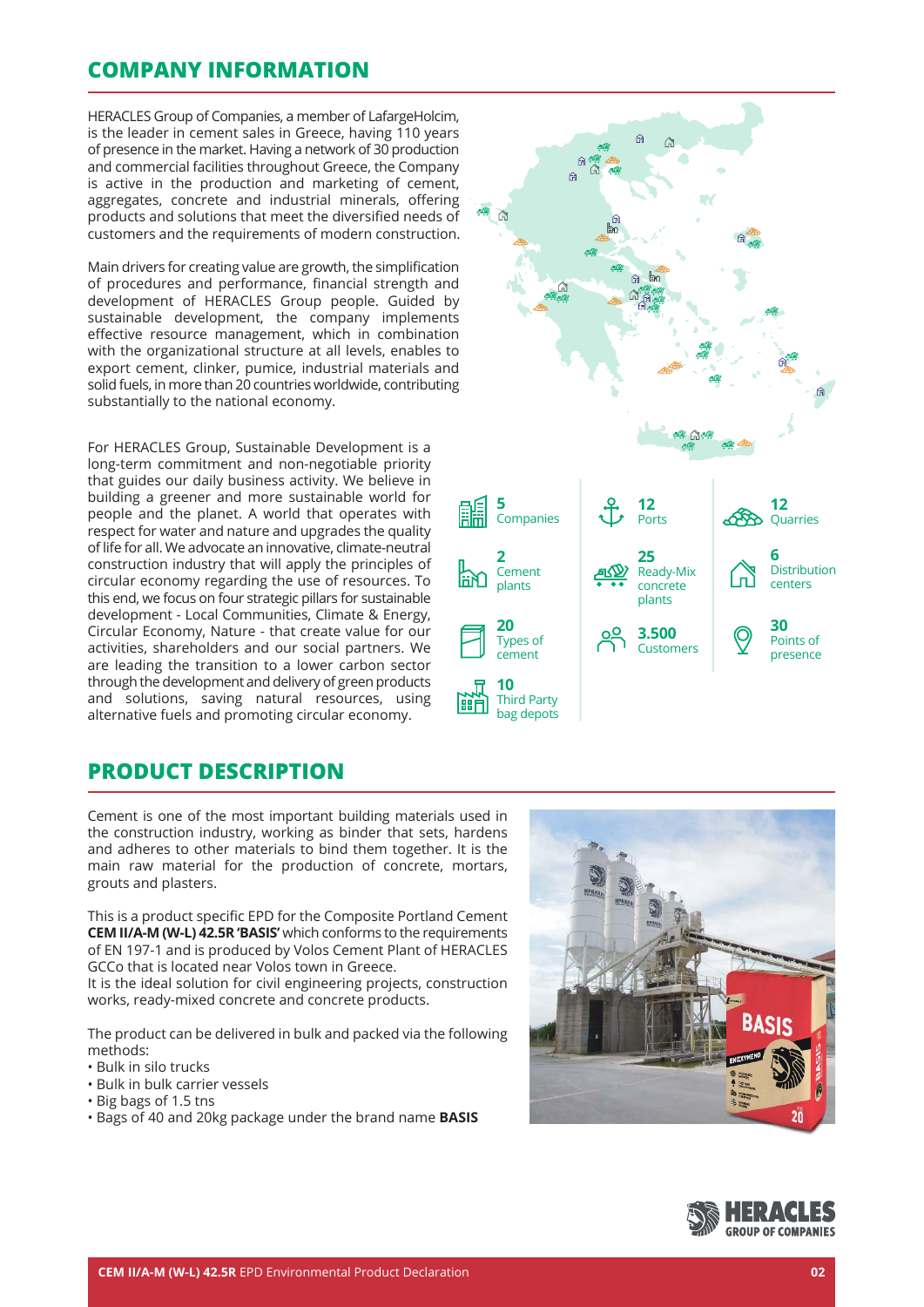The product's technical characteristics and composition are presented at the tables below. Product declarations and certificates can be found at the company's website www.lafarge.gr

| <b>Technical characteristics according to EN 197-1</b><br>CEM II/A-M (W-L) 42.5R |                                         |               |  |
|----------------------------------------------------------------------------------|-----------------------------------------|---------------|--|
| Mechanical properties                                                            | Compressive Strength 2 days (MPa)       | $\geq 20$     |  |
|                                                                                  | Compressive Strength 28 days (MPa)      | $42,5 - 62,5$ |  |
| Chemical properties                                                              | Sulfate content (SO <sub>3</sub> % w/w) | $\leq 4.0$    |  |
|                                                                                  | Chloride content (Cl, % w/w)            | $\leq 0.1$    |  |
| Physical properties                                                              | Initial setting time (min)              | $\geq 60$     |  |
|                                                                                  | Soundness (mm)                          | $\leq 10$     |  |

## **Composition according to EN 197-1 (% by mass)\***

| Clinker                       | $80 - 88$ |
|-------------------------------|-----------|
| Fly ash (W) – Limestone (L)   | $12 - 20$ |
| Minor additional constituents | $0 - 5$   |

*\*Gypsum is not included in the aforementioned composition*

# **LCA INFORMATION**

#### **DECLARED UNIT**

The declared unit is 1 tn (1.000 kg).

#### **GOAL AND SCOPE**

This EPD evaluates the environmental impacts of the production of 1 tn CEM II/A-M (W-L) 42.5R from Cradle to gate.

#### **BACKGROUND DATA**

The most recent version of Ecoinvent database (v.3.7.1) was used as a source of background data.

#### **SOFTWARE**

The software used for the production of the LCA results is OpenLCA 1.10.3.

#### **DATA QUALITY**

ISO 14044 was applied in terms of data collection and quality requirements. The data concerning the modules A3 (product manufacturing) and A2 (transportation) were provided by HERACLES GCCo and involved all input and output materials to the plant, the consumed utilities (energy, water) and the distances and means of transport for each input stream. The background data for the module A1 e.g. electricity generation, raw materials and fuels production were recovered from Ecoinvent database (v.3.7.1). Regarding electricity mix, guarantees of origin in combination with the latest (2019) national residual electricity mix as published in DAPEEP SA were utilized.

#### **TIME REPRESENTIVENESS**

All primary data used in this study is for the full year 2020.

#### **GEOGRAPHICAL SCOPE**

Worldwide

#### **ALLOCATIONS**

Wherever possible allocation was avoided. The production was divided into two sub-processes, clinker and cement, and the related input and output data to each sub-process were collected. In some cases that data were not able to be attributed directly to the specific product production, they were allocated by physical properties (mass).

#### **ASSUMPTIONS**

It is assumed that for the road and sea transportation a lorry 16-32 metric ton, EURO4 and bulk carrier for dry goods were used respectively. All data were collected for the full year 2020. Only the cement recipe (materials percentage), is based on the last two months of the aforementioned year. Since then, an important change has been applied in the recipe and is valid till now.

#### **CUT-OFF RULES**

The cut-off rule for insufficient data or data gaps that are less than 1% of the total input mass and less than 5% of energy usage and mass per module was applied only to the grinding aid.

#### **COMPARABILITY**

EPDs of construction products may not be comparable if they do not comply with EN 15804. EPDs within the same product category but from different programmes may not be comparable.

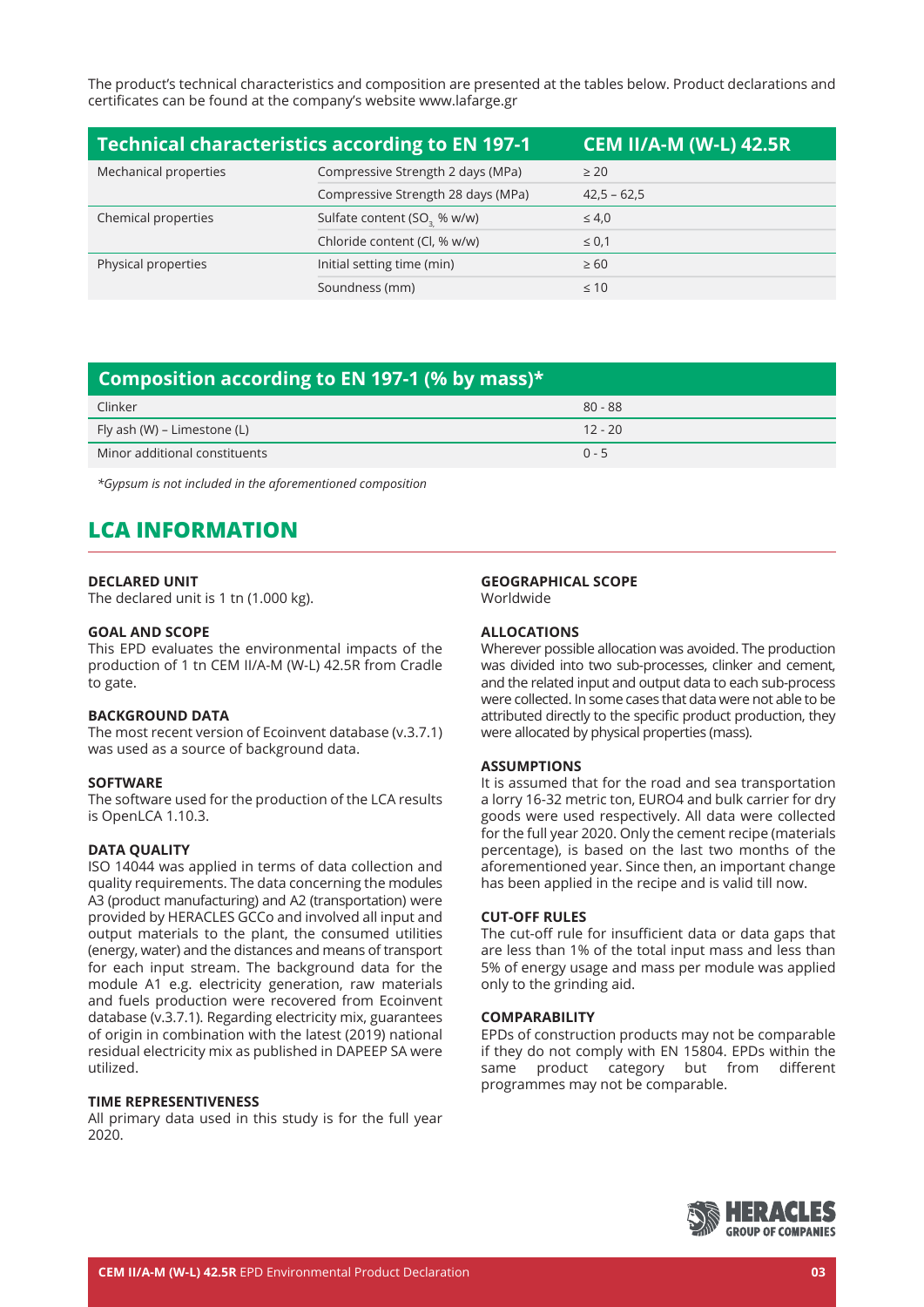# **SYSTEM BOUNDARY**

The scope of this study is "Gradle to gate" covering the product stage (modules A1-A3), since the product fulfills the three conditions required by EN 15804:2012+A2:2019, about the exclusion of modules C1-C4 and D.



### **A1: Raw Material Supply**

Production starts with raw materials supply. This stage includes the mining and processing of raw materials, the extraction and processing of fuels and the recycling of secondary materials.

#### **A2: Transportation of raw materials to manufacturer**

Transport concerns the delivery of raw materials from the supplier to the gate of the manufacturing plant. Raw materials are transported by truck, vessels and conveyor belts from nearby quarries.

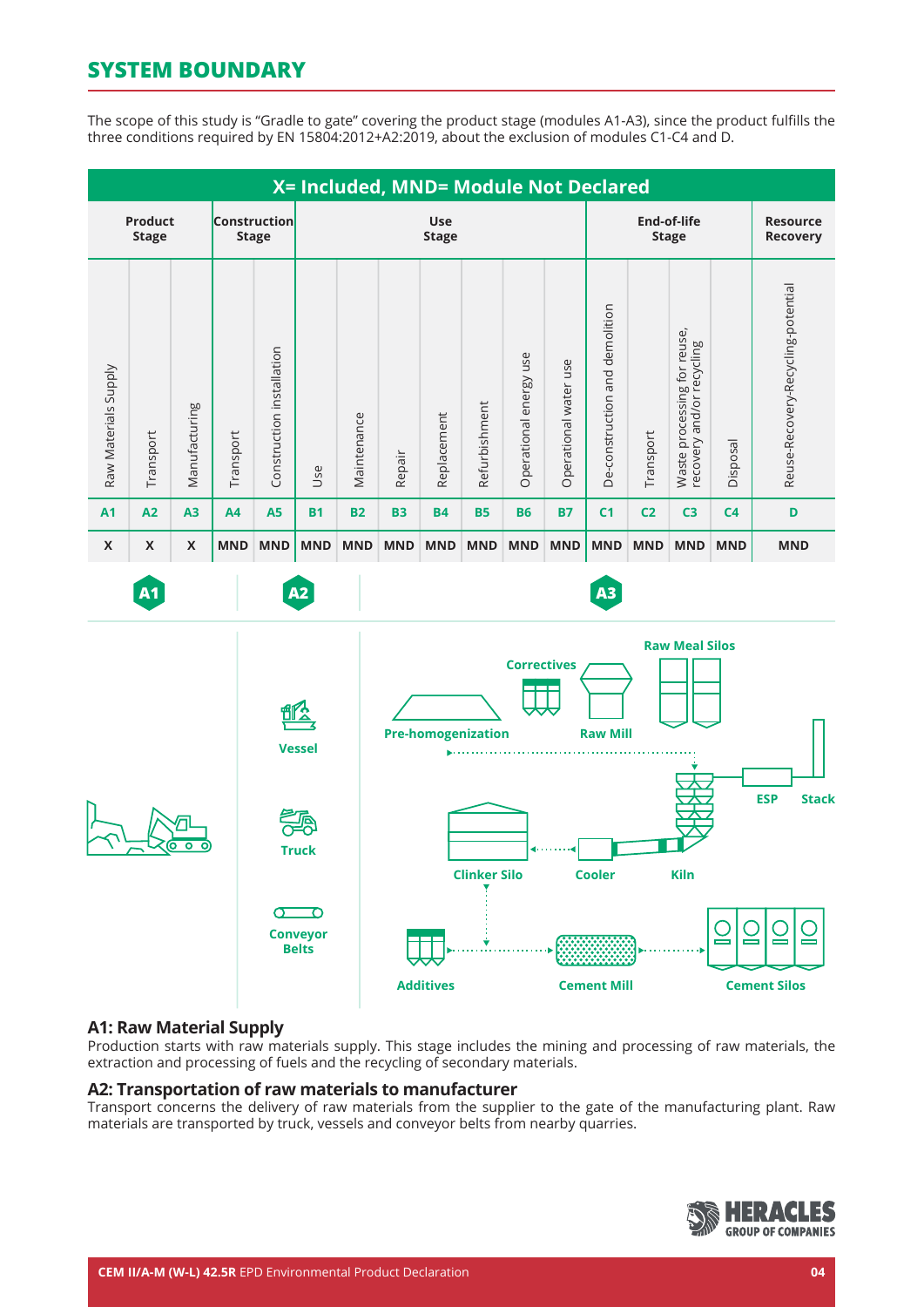## **A3: Manufacturing**

The cement manufacturing starts with the formation of a raw materials homogeneous stockpile that has the right proportion of calcium oxide, alumina, silica and iron oxide. This stockpile is called pre-blending and contains mainly limestone and clay with additional materials in smaller proportions like fluoride, bauxite and hornstone. The stockpile is reclaimed, regularly analyzed and adjusted by correctives addition to fulfill the raw mix design requirements in terms of chemistry. Then, it is fed to the raw mill for grinding where a fine powder, called raw meal, is produced. The raw meal is stored into silos where further homogenization takes place and then fed to the rotary kiln for sintering where the temperature rises at around 1450°C by fuels burning and clinkerization reactions take place. At the end of the kiln, the sintered material is rapidly cooled and clinker is formed. Finally, cement is produced in the cement mills where clinker is ground with gypsum and certain natural or artificial materials and then stored into silos.

## **ENVIRONMENTAL PERFORMANCE INDICATORS**

|                       | ENVIRONMENTAL IMPACTS per 1 ton CEM II/A-M (W-L) 42.5R | <b>Unit</b>              | $A1-A3$    |
|-----------------------|--------------------------------------------------------|--------------------------|------------|
| <b>GWP-total</b>      | <b>Global warming potential - total</b>                | kg CO <sub>2</sub> eq    | 6,89E+02   |
| <b>GWP-fossil</b>     | <b>Global warming potential - fossil</b>               | kg CO <sub>2</sub> eq    | 6,89E+02   |
| <b>GWP-biogenic</b>   | <b>Global warming potential - biogenic</b>             | kg CO <sub>2</sub> eq    | 1,25E-01   |
| <b>GWP-luluc</b>      | <b>Global warming potential - luluc</b>                | kg CO <sub>2</sub> eq    | 5,74E-02   |
| $GWP-GHG1$            | <b>Global warming potential - GHG</b>                  | kg CO <sub>2</sub> eq    | 6,86E+02   |
| <b>ODP</b>            | <b>Ozone Depletion Potential</b>                       | kg CFC-11 eq             | 3,17E-05   |
| <b>AP</b>             | <b>Acidification Potential</b>                         | mol H <sup>+</sup> eq    | 1,59E+00   |
| <b>EP-freshwater</b>  | <b>Eutrophication potential - freshwater</b>           | $kg PO4$ <sup>3</sup> eq | 2,69E-01   |
| $EP-freeshwater2$     | <b>Eutrophication potential - freshwater</b>           | kg P eq                  | 8,76E-02   |
| <b>EP-marine</b>      | <b>Eutrophication potential - marine</b>               | kg N eq                  | 5,71E-01   |
| <b>EP-terrestrial</b> | <b>Eutrophication potential - terrestrial</b>          | mol N eq                 | $6,21E+00$ |
| <b>POCP</b>           | <b>Photochemical oxidant formation Potential</b>       | kg NMVOC eq              | $1,52E+00$ |
| ADPe <sup>3</sup>     | <b>Abiotic depletion potential - Elements</b>          | kg Sb eq                 | 3,30E-04   |
| ADPF <sup>3</sup>     | Abiotic depletion potential - Fossil resources         | MI                       | 3,07E+03   |
| WDP <sup>3</sup>      | <b>Water scarcity potential</b>                        | $m3$ eq                  | 3,45E+01   |

*1 This indicator includes all greenhouse gases included in GWP-total but excludes biogenic carbon dioxide emissions and uptake and biogenic carbon stored in the product with characterization factors (CFs) based on IPCC (2013).* 

<sup>2</sup> Eutrophication aquatic freshwater shall be given in both kg PO<sub>4</sub><sup>3</sup> eq and kg P eq.

*3 The results of this environmental impact indicator shall be used with care as the uncertainties on these results are high or as there is limited experience with the indicator.*

|              | RESOURCE USE per 1 ton CEM II/A-M (W-L) 42.5R                                                                 | <b>Unit</b>    | $A1-A3$    |
|--------------|---------------------------------------------------------------------------------------------------------------|----------------|------------|
| <b>PERE</b>  | Use of renewable primary energy excluding renewable primary<br>energy resources used as raw materials         | MI             | $3,11E+02$ |
| <b>PERM</b>  | Use of renewable primary energy resources used as raw materials                                               | MI             | $\Omega$   |
| <b>PERT</b>  | Total use of renewable primary energy resources                                                               | MI             | $3,11E+02$ |
| <b>PENRE</b> | Use of non-renewable primary energy excluding non-renewable<br>primary energy resources used as raw materials | MI             | $3,04E+03$ |
| <b>PENRM</b> | Use of non-renewable primary energy resources used as raw materials                                           | MI             | $\Omega$   |
| <b>PENRT</b> | Total use of non-renewable primary energy resources                                                           | MI             | $3,04E+03$ |
| <b>SM</b>    | Use of secondary material                                                                                     | kg             | $5,29E+01$ |
| <b>RSF</b>   | Use of renewable secondary fuels                                                                              | MI             | 2,45E+02   |
| <b>NRSF</b>  | Use of non-renewable secondary fuels                                                                          | MI             | $2,92E+02$ |
| <b>FW</b>    | Use of net fresh water                                                                                        | m <sup>3</sup> | 2,58E-01   |

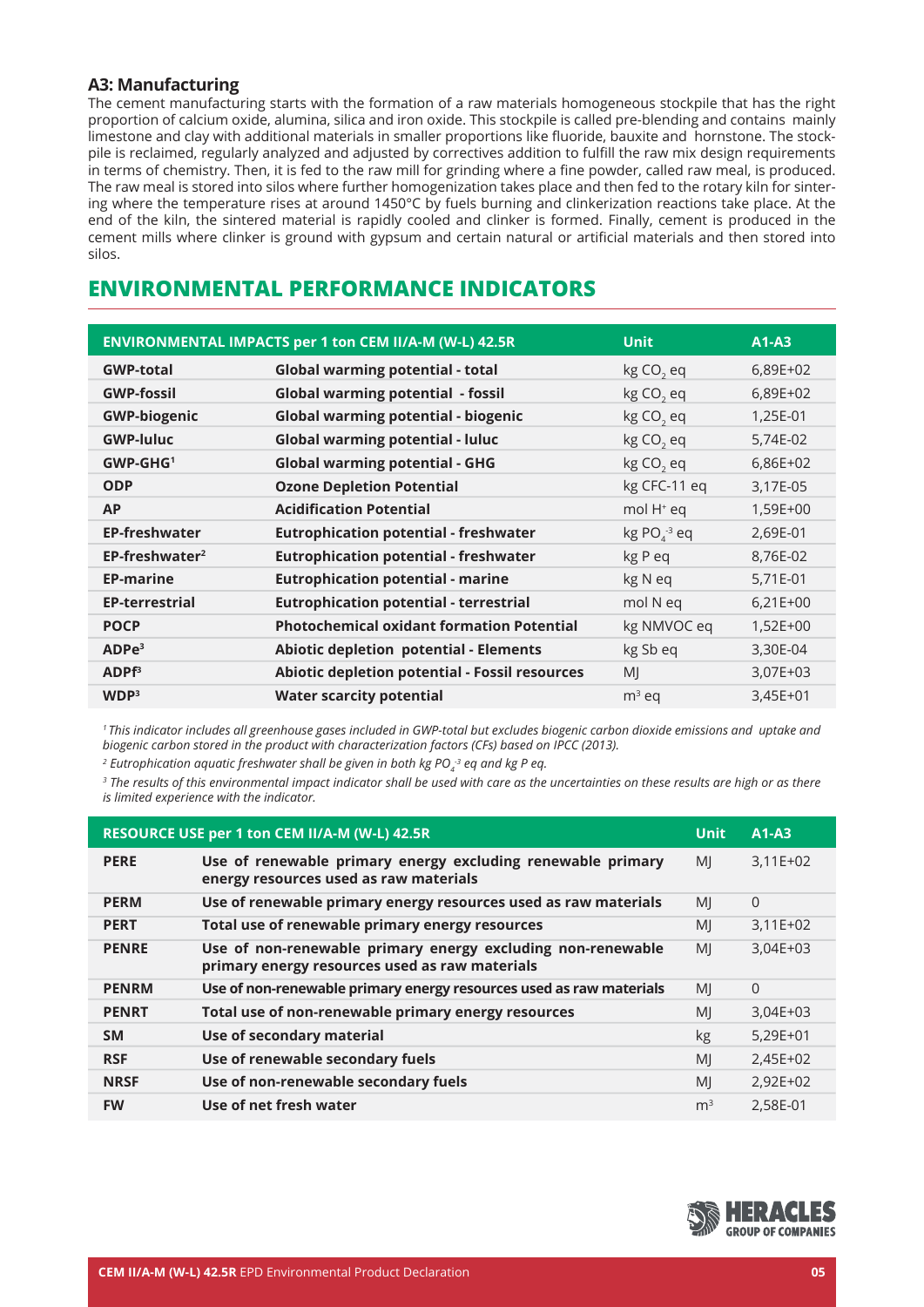|             | OUTPUT FLOWS AND WASTE CATEGORIES per 1 ton CEM II/B-M (P-W-L) 32.5N | <b>Unit</b>    | $A1-A3$  |
|-------------|----------------------------------------------------------------------|----------------|----------|
| <b>HWD</b>  | <b>Hazardous waste disposed</b>                                      | kg             | 1,36E-03 |
| <b>NHWD</b> | Non-hazardous waste disposed                                         | kg             | 8,11E+00 |
| <b>RWD</b>  | <b>Radioactive waste disposed</b>                                    | kg             | 1,49E-02 |
| <b>CRU</b>  | <b>Components for re-use</b>                                         | kg             | 4.44E-03 |
| <b>MFR</b>  | <b>Materials for recycling</b>                                       | kg             | 4,42E-01 |
| <b>MER</b>  | <b>Materials for energy recovery</b>                                 | kg             | $\Omega$ |
| EE          | <b>Exported energy</b>                                               | M <sub>l</sub> | 0        |

# **ADDITIONAL INFORMATION**

HERACLES GCCo hereby declares that all cement products are in compliance with the REACH Regulation (EC) No 1907/2006, concerning the Registration, Evaluation, Authorization and Restriction of Chemicals. Cement does not contain any Substances of Very High Concern (SVHC) currently on the candidate list. REACH SVHC list is not static and is updated frequently thus the company will continue to evaluate, research and review to fulfil the demands of the regulation. More information about cement safety handling is available at the Safety Data Sheet (SDS) published at the company's website www.lafarge.gr

The EPD does not give information on release of dangerous substances to soil, water and indoor air because the horizontal standards on measurement of release of regulated dangerous substances from construction products using harmonised test methods according to the provisions of the respective technical committees for European product standards are not available.

## **REFERENCES**

- • **GPI v.3.01:2019-09-18** General Programme Instructions of the International EPD® System
- **PCR 2019:14 v.1.11** Product Category rules | Construction products | The International EPD® System
- **EN 15804:2012+A2:2019** Sustainability of construction works Environmental Product Declarations Core rules for the product category of construction products
- **c-PCR-001** Cement and building lime (EN 16908:2017) | The International EPD® System
- • **EN 16908:2017** Cement and building lime Environmental product declarations Product category rules complementary to EN 15804
- • **EN 413-1:2011** Masonry cement. Composition, specifications and conformity criteria
- • **ISO 14020:2000** Environmental labels and declarations General principles
- • **ISO 14025:2006** Environmental labels and declarations Type III environmental declarations Principles and procedures
- **ISO 14040:2006** Environmental management Life Cycle Assessment Principles and framework
- • **ISO 14044:2006** Environmental management Life Cycle Assessment Requirements and guidelines
- • **Ecoinvent Centre**| www.Eco-invent.org
- **DAPEEP SA:** Renewable Energy Sources Operator & Guarantees of Origin | Greece | www.dapeep.gr

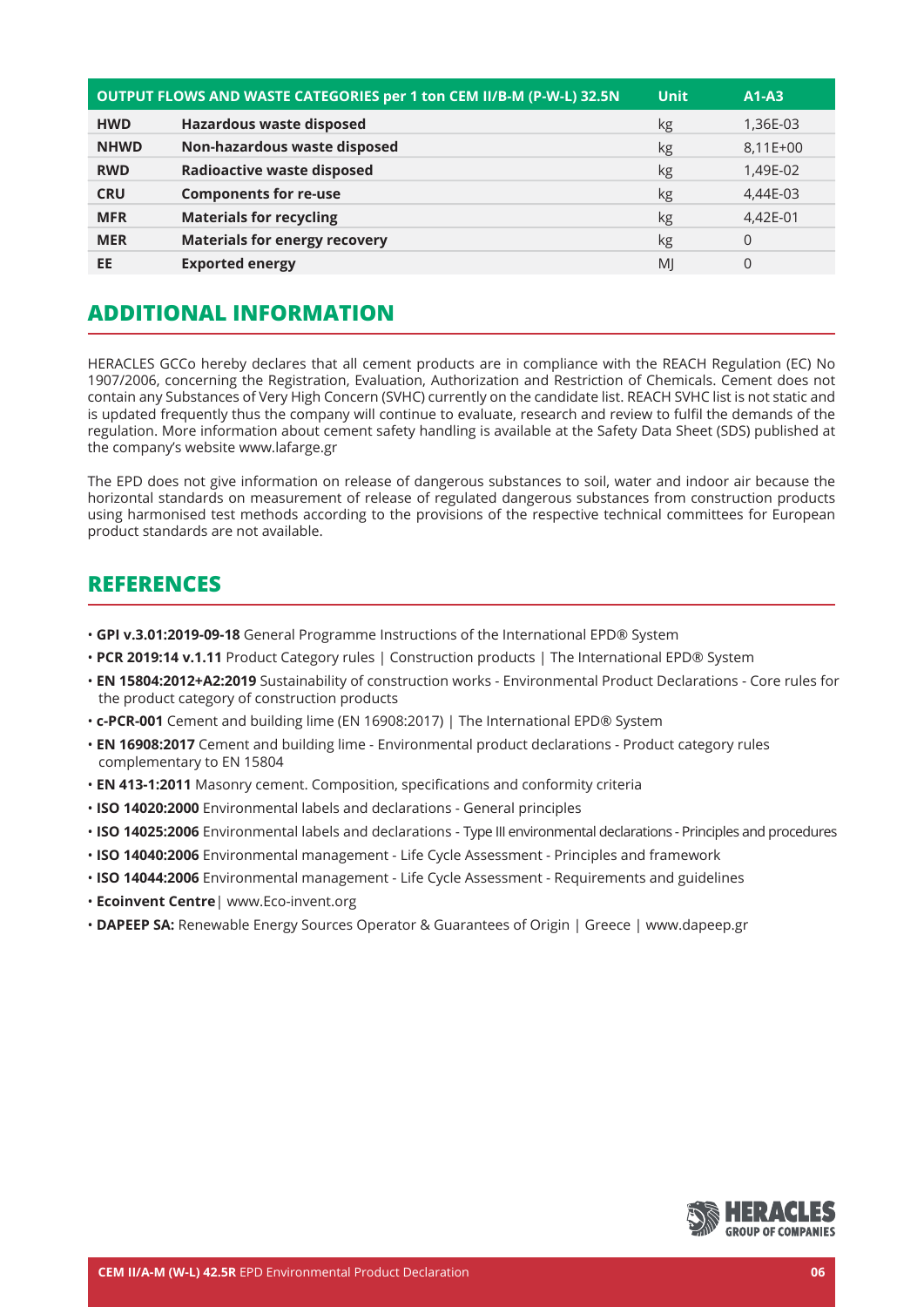## **CONTACT INFORMATION**

| <b>EPD owner</b>          | <b>HERACLES</b>                                            | 32 D.Solomou Str., 14123 Lykovrissi, Greece<br>email: info.heracles@lafargeholcim.com<br>www.lafarge.gr |
|---------------------------|------------------------------------------------------------|---------------------------------------------------------------------------------------------------------|
| <b>LCA</b> author         | <b>O ENVIROMETRICS</b><br>Business Consultants & Engineers | 20 Karea str., 11636, Athens, Greece<br>email: info@envirometrics.gr<br>www.envirometrics.gr            |
| <b>Programme operator</b> | $EPD^*$<br>THE INTERNATIONAL EPD® SYSTEM                   | Valhallavägen 81, 114 27 Stockholm, Sweden<br>email: info@environdec.com<br>www.environdec.com          |
| <b>Verifier</b>           | <b>EURO<br/>CERT</b>                                       | Chlois 89, Athina 144 52, Greece<br>email: info@eurocert.gr<br>www.eurocert.gr                          |

# **PROGRAMME-RELATED INFORMATION**

Product group classification: UN CPC 3744

The CEN standard EN 15804 serves as the core Product Category Rules

PCR 2019:14 Construction products (EN 15804:A2); Version 1.11; 2021-02-05 c-PCR-001 Cement and Building Lime (EN 16908:2017) 2010-12-20

PCR review was conducted by The Technical Committee of the International EPD® System.

Independent third-party verification of the declaration and data in accordance with ISO 14025:2006 EPD process certification EPD verification

Procedure for follow-up during EPD validity involves third party verifier **⊠Yes** □No

**The EPD owner has the sole ownership, liability and responsibility of the EPD.**